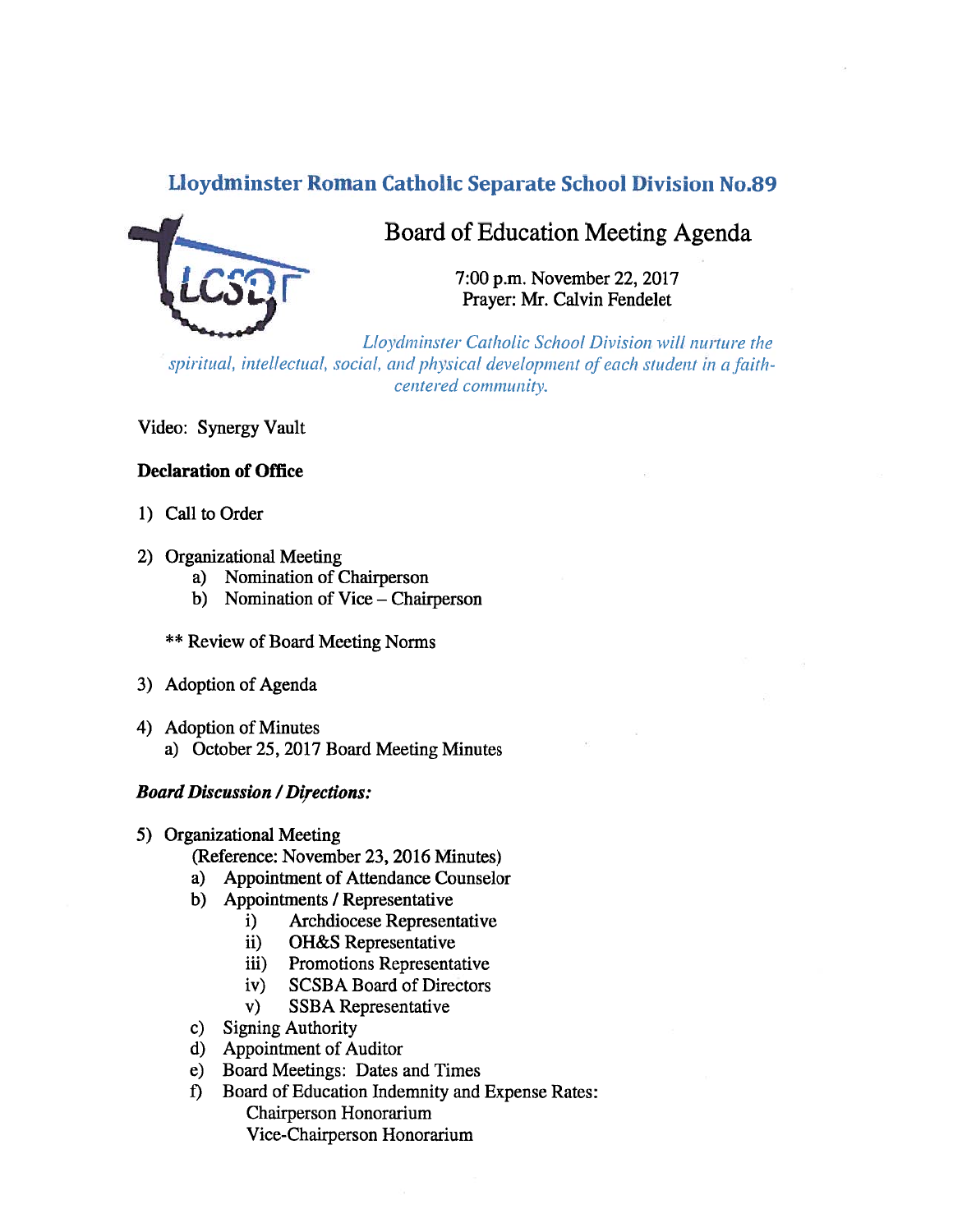Indemnity Rates **Hotels** Non-Hotel Stay Meals Mileage Technology Allowance Administration Rates

- 6) Board/Director Relations
	- a) Business Arising from the Minutes
- 7) Accountability to Provincial Government
	- a) 2016-17 Annual Report
	- b) Proposed Revised Goverance Budget
	- c) Out of Province Travel
	- d) ACSTA AGM
	- e) SSBA AGM
- 8) Accountability to Community
	- a) Communications
	- b) School Community Council
		- i) SCC Executive
		- ii) Action Plan
		- iii) Budget
	- c) SCSBA Fundraising Summary
- 9) Faith
	- a) Archdiocese and Superintendent Meeting
- 10) Fiscal Accountability
	- a) August 31, 2017 Financial Statements
		- i) Audit Findings Letter
		- ii) Summary of Misstatements

### 11) Policy

- a) Board Annual Work Plan
- b) Board Policy Revisions
	- i) Policy 2 Role of the Board
	- ii) Policy 2 Appendix A Roles and Responsibilities
	- iii) Policy 4 Trusteeship Conduct and Ethics
	- iv) Policy 7 Board Operations
	- v) Policy 11 Board Delegation of Authority
	- vi) Policy 12 Role of the Director
	- vii) Policy 13 Appeals and Hearings Regarding Student Matters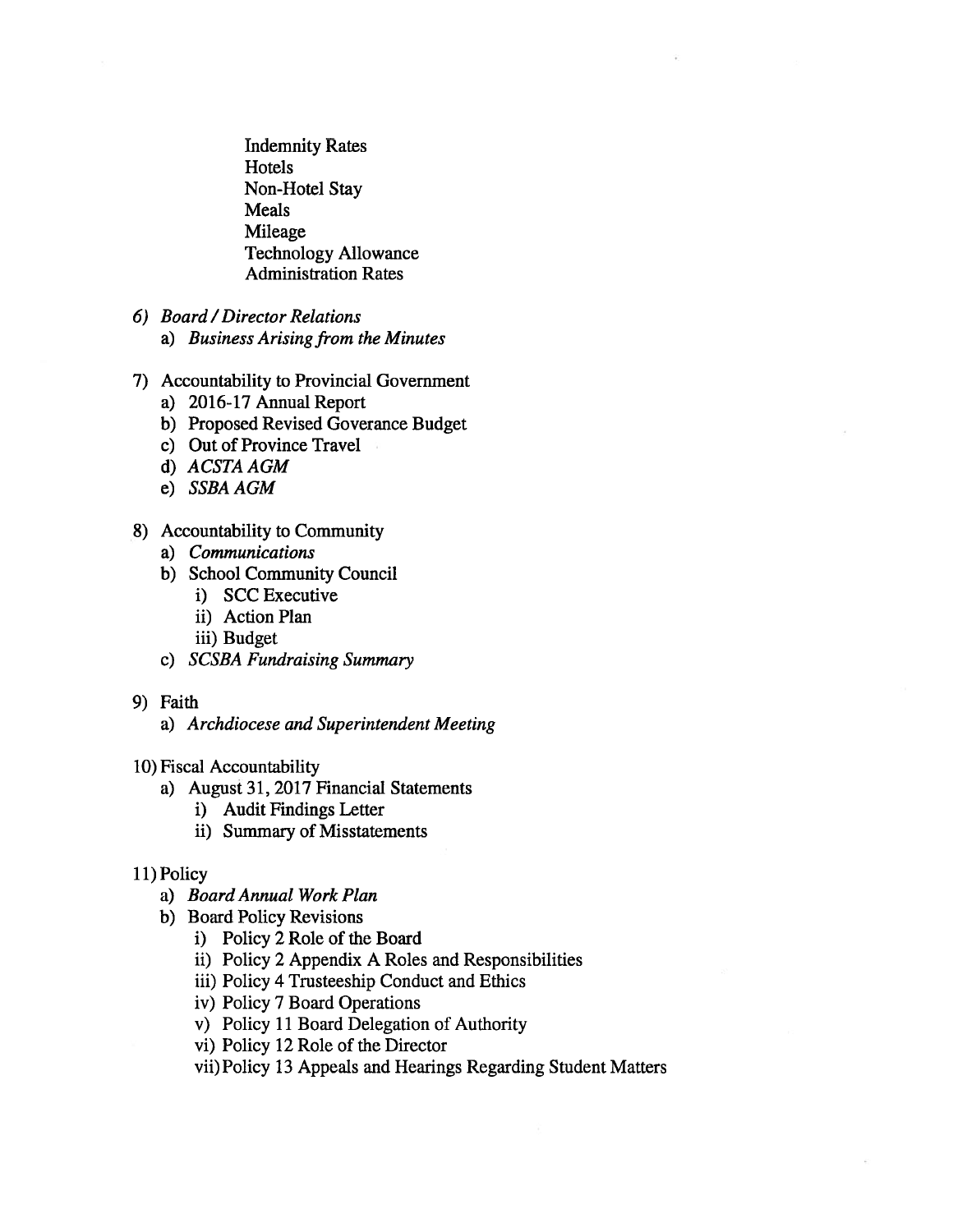# Administrative Items:

12) Personnel Management a) Personnel Report

13) Information Items

14) Correspondence

15) Identification of Emergent Items

 $\cdot$   $\cdot$ 

16) Closing Prayer

17) Adjournment

December Prayer: Mrs. Jill Wytrykusz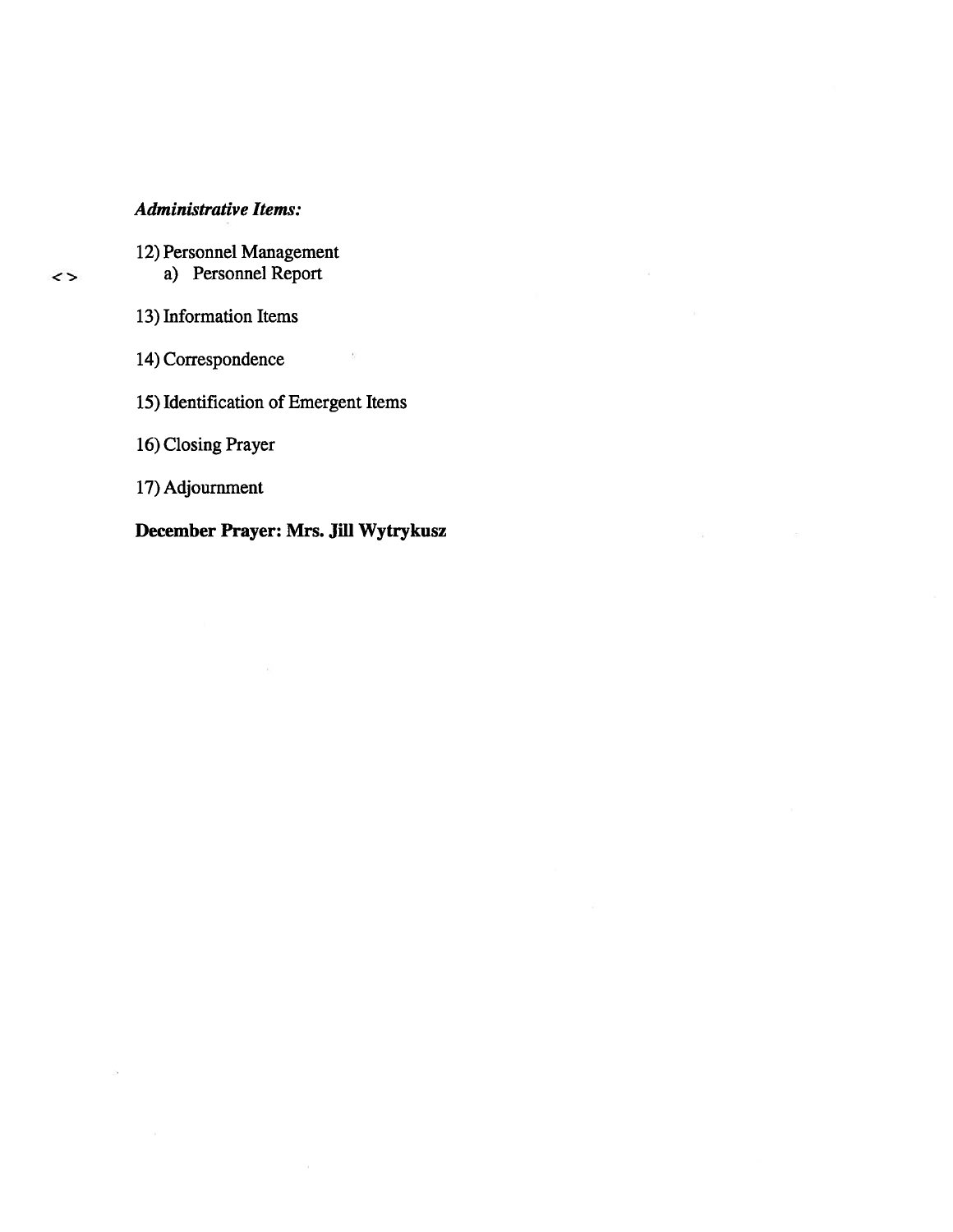### LLOYDMINSTER R.C.S.S.D. #89

### MINUTES OF THE REGULAR BOARD MEETING

### Wednesday, November 22, 2017

TIME AND PLACE: The meeting commenced at 7:00 p.m. in the Board Room.

**ATTENDANCE:** Mrs. Paula Scott (Chair) Mrs. Michelle Rusteika Mrs. Laurie Makichuk Mr. Chris Carnell Mrs. Jill Wytrykusz Mrs. Erin MacDuff Mr. Calvin Fendelet

> Mr. Nigel McCarthy, Director of Education Ms. Glenda Kary, Deputy Director of Education Mrs. Melanie Stelmaschuk, Chief Financial Officer Mr. Kevin Kusch, Deputy Director of Learning

Videos:

- i. Nutrition
- ii. Synergy Vault

Prayer led by Mr. Calvin Fendelet

#### 7:05 pm Presentation: Alison Fulkerth, Community Education Coordinator

- • Alison Fulkerth, Community Education Coordinator, Lisa Townsend, Lunch Coordinator at Mother Teresa and Denise Huard, Lunch Coordinator at Father Gorman were in attendance.
- An overview of the lunch program structure was presented followed by <sup>a</sup> nutrition video.

### ORGANIZATION MEETING:

Mr. Nigel McCarthy called the Organizational Board Meeting to order.

Mr. Nigel McCarthy called for nominations for Chairperson of the Board.

Mrs. Michelle Rusteika nominated Mrs. Paula Scott.

Mr. Nigel McCarthy called for nominations three times and called for nominations to be closed.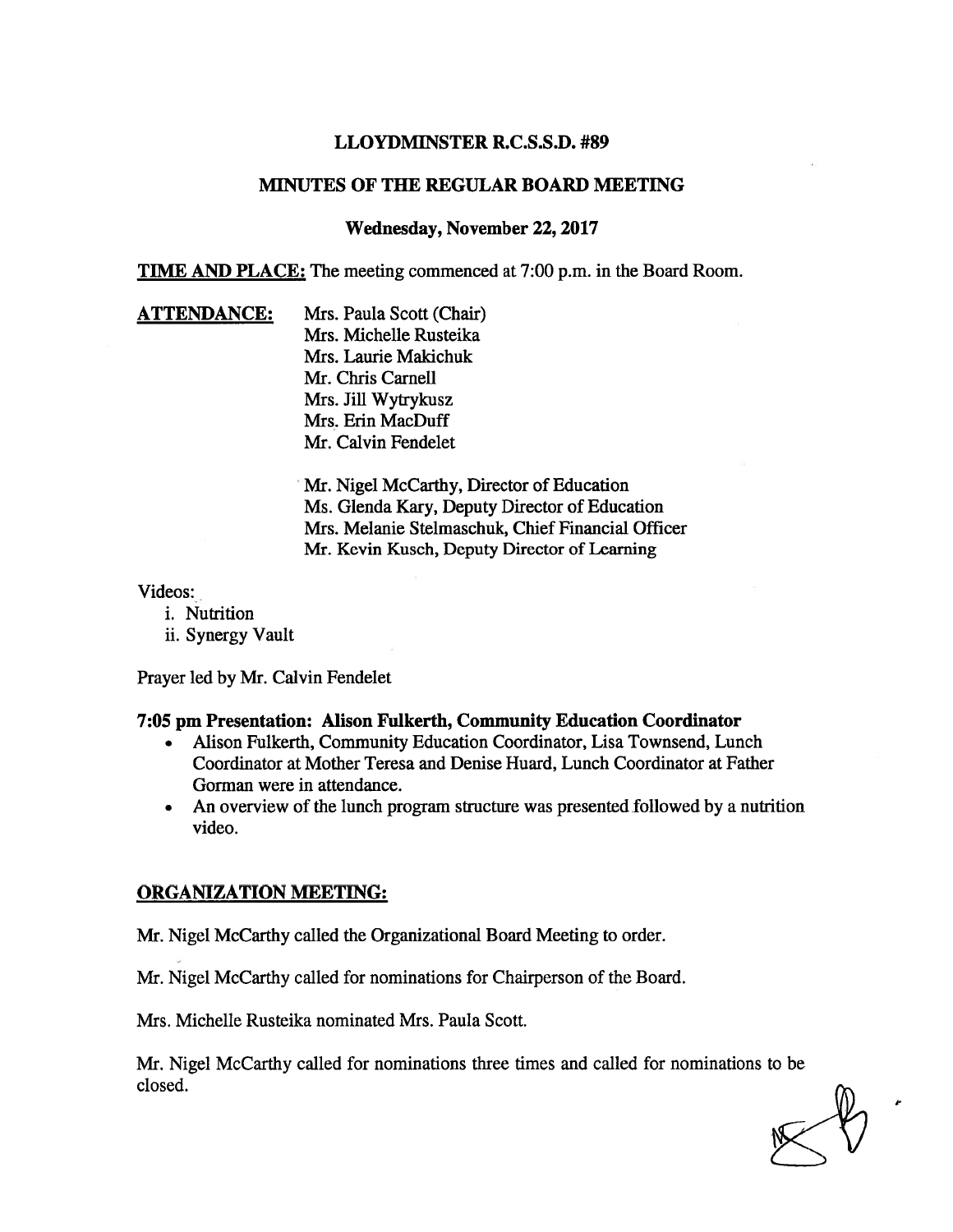Close Nominations

17/11/22-01 Mrs. Laurie Makichuk moved that nominations close.

# **CARRIED**

Mrs. Paula Scott was declared Chairperson and took over as Chair of the meeting.

Mrs. Paula Scott called for nominations for Vice-Chairperson of the Board.

Mrs. Erin MacDuff nominated Mrs. Michelle Rusteika.

Mrs. Paula Scott called for nominations three times and called for nominations closed.

17/11/22-02 Mrs. Jill Wytrykusz moved that nominations close.

Close Nominations

# **CARRIED**

Mrs. Michelle Rusteika was declared Vice-Chairperson.

ADDITIONS: No additions

17/11/22-03 Mrs. Laurie Makichuk moved that the Board of Education adopt Agenda the agenda, as presented.

## **CARRIED**

| 17/11/22-04             | Mrs. Erin MacDuff moved that the Board of Education approve |
|-------------------------|-------------------------------------------------------------|
| <b>October 25, 2017</b> | October 25, 2017 Board Meeting minutes, as presented.       |
| <b>Minutes</b>          |                                                             |

# **CARRIED**

| 17/11/22-05       | Mr. Chris Carnell moved that Mr. Kevin Kusch,                   |
|-------------------|-----------------------------------------------------------------|
| <b>Attendance</b> | Deputy Director of Learning, be appointed Attendance Counselor. |
| <b>Counselor</b>  |                                                                 |

## **CARRIED**

17/11/22-06 Mr. Calvin Fendelet moved that Mrs. Michelle Rusteika be Archdiocese appointed as the Archdiocese Representative. Representative

## **CARRIED**

| 17/11/22-07    | Mr. Chris Carnell moved that Mrs. Paula Scott      |
|----------------|----------------------------------------------------|
| OH & S         | be appointed as the Occupational Health and Safety |
| Representative | Representative.                                    |

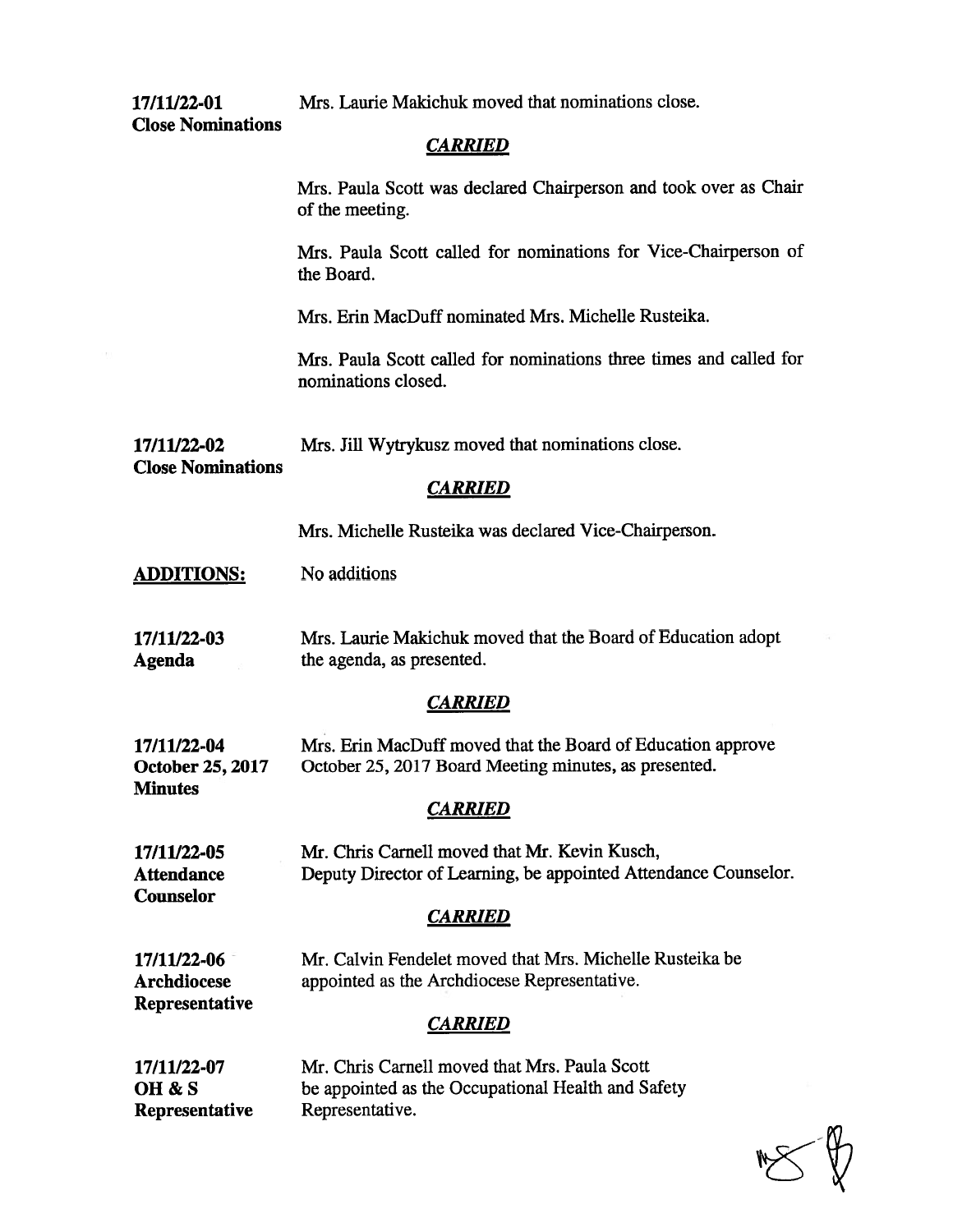# **CARRIED**

 $\overline{\mathcal{C}}$ 

| 17/11/22-08<br><b>Promotions</b><br>Representative          | Mr. Calvin Fendelet moved that Mrs. Jill Wytrykusz be<br>appointed as the Promotions Representative.                                                                                                                                                                               |                    |  |  |  |
|-------------------------------------------------------------|------------------------------------------------------------------------------------------------------------------------------------------------------------------------------------------------------------------------------------------------------------------------------------|--------------------|--|--|--|
| <b>CARRIED</b>                                              |                                                                                                                                                                                                                                                                                    |                    |  |  |  |
| 17/11/22-09<br><b>SCSBA</b><br><b>Board of Directors</b>    | Mrs. Michelle Rusteika moved that the Chairperson and Mr. Chris<br>Carnell be appointed as the representatives for the SCSBA Board of<br>of Directors.                                                                                                                             |                    |  |  |  |
| Representative                                              | <b>CARRIED</b>                                                                                                                                                                                                                                                                     |                    |  |  |  |
| 17/11/22-10<br><b>Signing Authority</b>                     | Mr. Calvin Fendelet moved that the signing authorities for the<br>Board of Education be any of the following: Chairperson; Vice-<br>Chairperson; Chief Financial Officer; Director of Education and<br>Deputy Director of Education.                                               |                    |  |  |  |
| <b>CARRIED</b>                                              |                                                                                                                                                                                                                                                                                    |                    |  |  |  |
| 17/11/22-11<br><b>Auditors</b>                              | Mrs. Erin MacDuff moved that the Board of Education appoint the<br>firm of MNP as auditors for the 2018-2019 fiscal year.                                                                                                                                                          |                    |  |  |  |
|                                                             | <b>CARRIED</b>                                                                                                                                                                                                                                                                     |                    |  |  |  |
| 17/11/22-12<br><b>Meeting Dates</b><br>2017-2018            | Mrs. Laurie Makichuk moved that Committee of the Whole<br>and Board of Education meeting schedules for 2017-2018 be<br>accepted, presented.                                                                                                                                        |                    |  |  |  |
|                                                             | <b>CARRIED</b>                                                                                                                                                                                                                                                                     |                    |  |  |  |
| 17/11/22-13<br><b>Indemnity and</b><br><b>Expense Rates</b> | Mrs. Laurie Makichuk moved that the Board of Education approve<br>the Indemnity and Expense rates as follows:                                                                                                                                                                      |                    |  |  |  |
|                                                             | The Board Chair shall receive an honorarium of \$1,400.00 per<br>month. The Board Vice-Chair shall receive an honorarium of<br>\$1,050.00 per month. Trustees shall receive an honorarium of<br>\$700.00 per month.                                                                |                    |  |  |  |
|                                                             | Hotel<br>Non-Hotel Stay per night<br>Meals<br>Breakfast \$15.00 + GST<br>$$15.00 + GST$<br>Dinner<br>$$30.00 + GST$<br>Supper<br>Mileage<br>The mileage per diem is a sliding scale based on the local retail<br>price per litre of gas on the first day of the month. The mileage | At Cost<br>\$25.00 |  |  |  |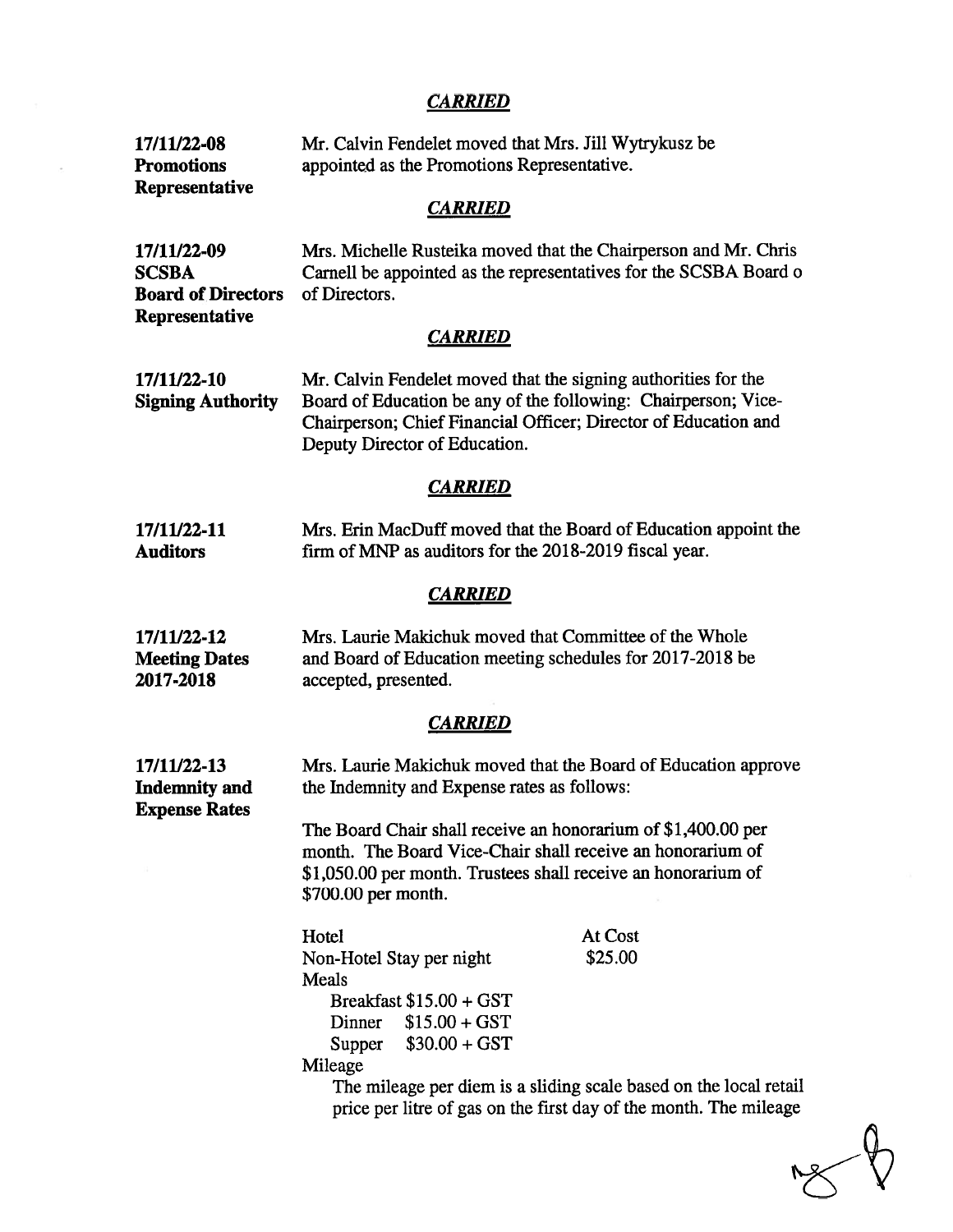per diem would remain in <sup>p</sup>lace for the month. The rates would be as follows:

| <b>Price/Litre</b> | <b>Rate/Km</b> |
|--------------------|----------------|
| $$1.10$ or less    | \$.47          |
| \$1.15             | \$.48          |
| \$1.20             | \$.49          |
| \$1.25             | \$.50          |
| \$1.30             | \$.51          |
| \$1.35             | \$.52          |
| \$1.40             | \$.53          |
| \$1.45             | \$.54          |
| \$1.50             | \$.55          |

Technology Allowance rate of \$500/year.

Administration will be paid at the same rate for hotels, meals and mileage.

#### **CARRIED**

17/11/22-14 Mrs. Jill Wytrykusz moved that the Board of Education 2016-2017 Annual approve the 2017-2018 Annual Report, pending minor Report changes made after Ministry of Education and Finance Format review and approval, as presented.

#### **CARRIED**

17/11/22-15 Mrs. Erin MacDuff moved that the Board of Education adopt the Proposed Revised amendments to the Governance budget for the 2017-2018 year. Goverance Budget

#### **CARRIED**

17/11/22-16 Mrs. Jill Wytrykusz moved that the Board of Education approve SCC Election the 2017-2018 SCC Executive, as presented.

#### **CARRIED**

17/11122-17 Mrs. Laurie Maltichuk moved that the Board of Education approve SCC Action Plans the 2017-2018 SCC Action Plans and Budgets, as presented. and Budgets

#### **CARRIED**

Board Audit Findings Letters

19/11/22-18 Mrs. Michelle Rusteika moved that the Board of Education Audit Financial approve the August 31, <sup>2017</sup> Audited financial Statements and Statements and Board Audit Findings Letter, as presented.

### CARRIED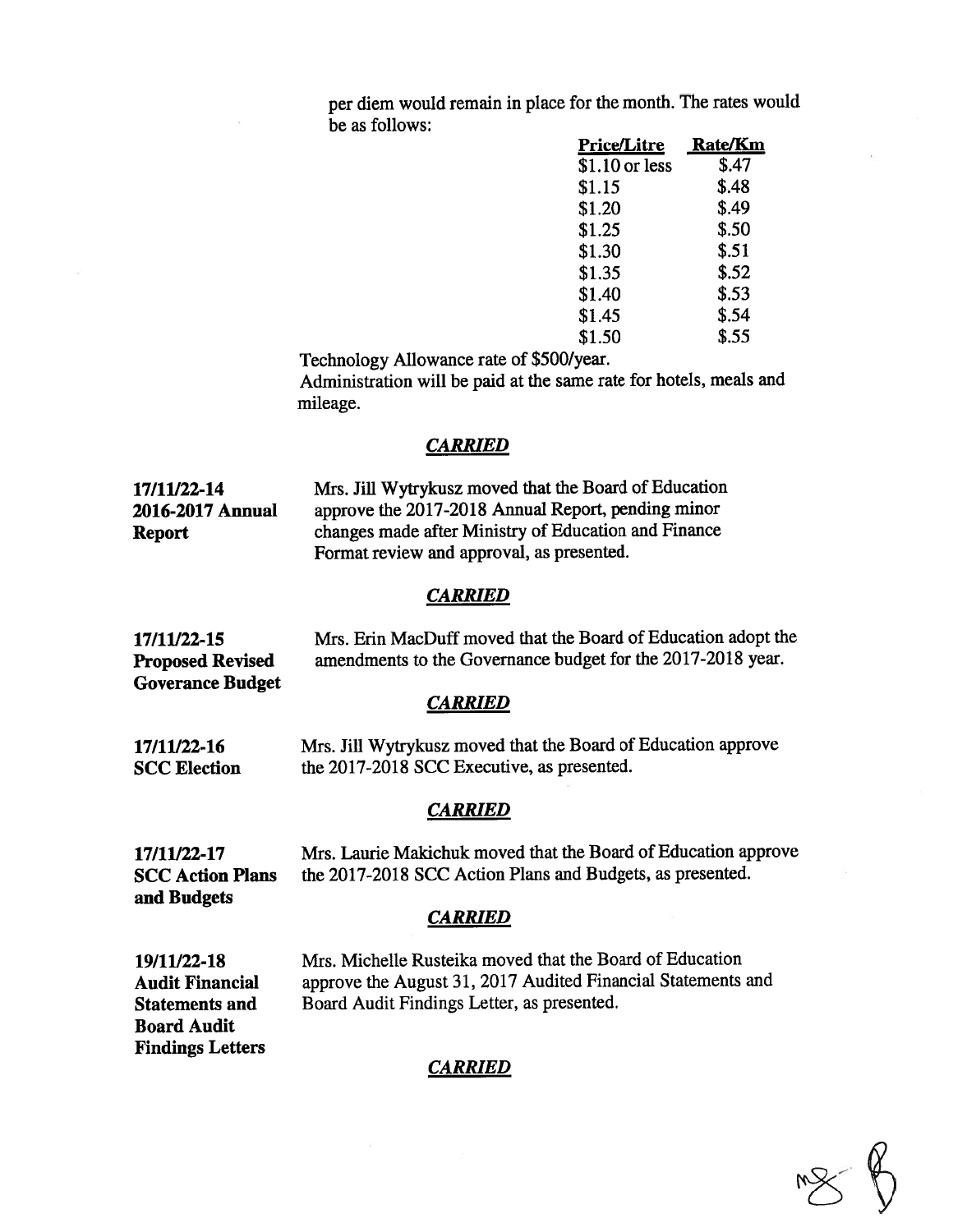| 17/11/22-19<br>Policy 2                      | Mr. Chris Carnell moved that the Board of Education approve<br>the revision to Policy 2 Role of the Board, as presented.                                            |
|----------------------------------------------|---------------------------------------------------------------------------------------------------------------------------------------------------------------------|
|                                              | <b>CARRIED</b>                                                                                                                                                      |
| 17/11/22-20<br>Policy 2<br><b>Appendix A</b> | Mrs. Jill Wytrykusz moved that the Board of Education approve<br>the revision to Policy 2 Appendix A Roles and Responsibilities,<br>as presented.<br><b>CARRIED</b> |
| 17/11/22-21<br>Policy 4                      | Mrs. Michelle Rusteika moved that the Board of Education<br>approve the revision to Policy 4 Trusteeship Conduct and Ethics,<br>as presented.<br><b>CARRIED</b>     |
| 17/11/22-22<br>Policy 7                      | Mrs. Laurie makichuk moved that the Board of Education<br>approve the revision to Policy 7 Board Operations, as presented.                                          |
|                                              | <b>CARRIED</b>                                                                                                                                                      |
| 17/11/22-23<br>Policy 11                     | Mrs. Erin MacDuff moved that the Board of Education approve<br>the revision to Policy 11 Board Delegation of Authority, as<br>presented.<br><b>CARRIED</b>          |
| 17/11/22-24<br>Policy 12                     | Mrs. Jill Wytrykusz moved that the Board of Education approve<br>the revision to Policy 12 Role of the Director, as presented.                                      |
|                                              | <b>CARRIED</b>                                                                                                                                                      |
| 17/11/22-25<br>Policy 13                     | Mrs. Laurie Makichuk moved that the Board of Education<br>approve the revision to Policy 13 Appeals and Hearings<br>Regarding Student Matters, as presented.        |
|                                              | <b>CARRIED</b>                                                                                                                                                      |
| 17/11/22-26<br><b>Closed Session</b>         | Mrs. Laurie Makichuk moved that the Board meeting move to a<br>closed session at 8:21 p.m.                                                                          |
|                                              | <b>CARRIED</b>                                                                                                                                                      |
| 17/11/22-27<br>Reconvene                     | Mrs. Jill Wytrykusz moved that the Board moved out of closed<br>session at 8:30 p.m.<br><u>CARRIED</u>                                                              |
|                                              |                                                                                                                                                                     |

 $\sum_{n=1}^{\infty}$